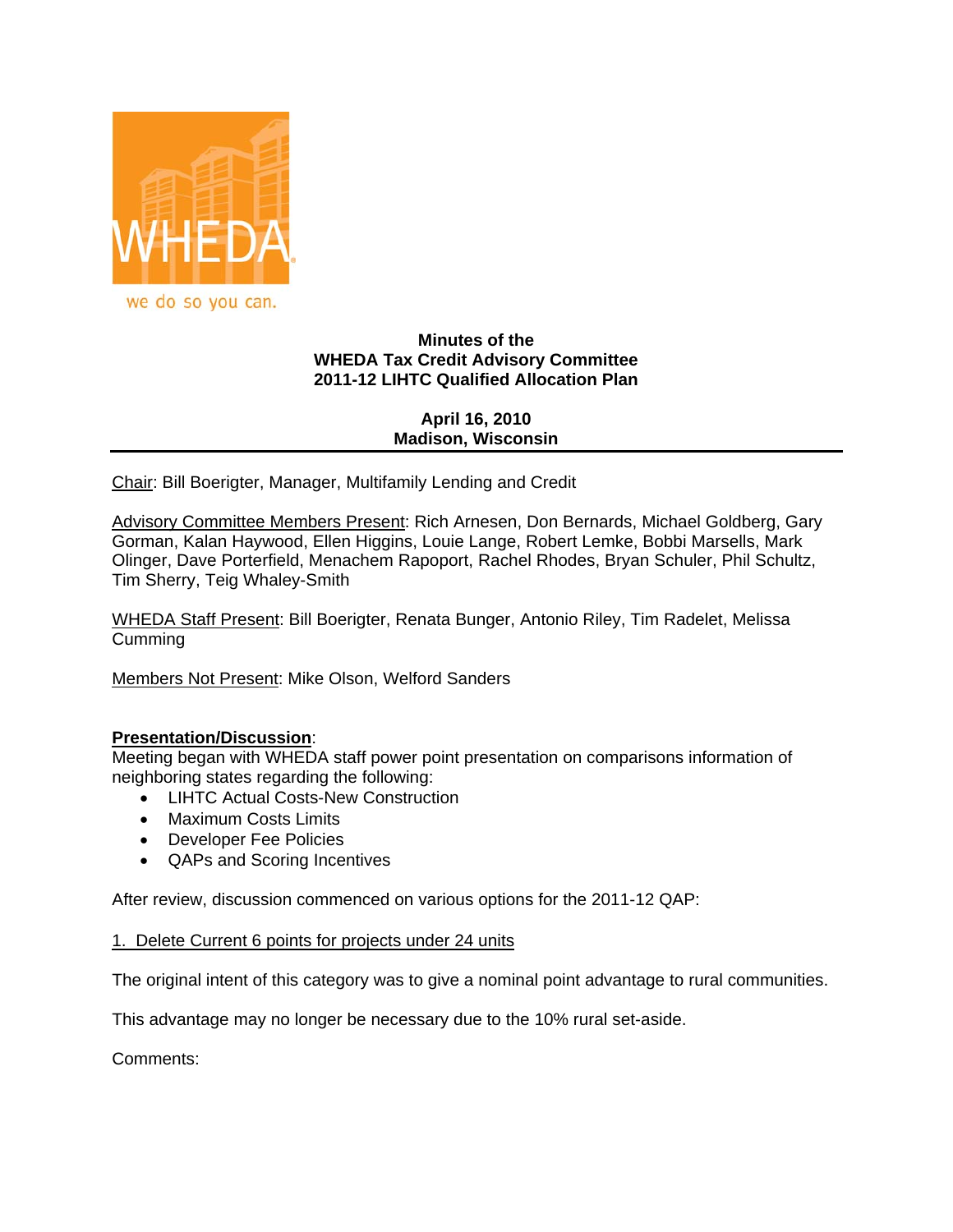There was concern that some tax credit applicants will scale their projects to 24 units, regardless of economic feasibility, in order to receive the point advantage.

It was noted that seven out of 10 projects with the highest per unit development cost were 24 unit developments.

With the program being so competitive, developers are going for every point they can, including this category (24 units or less).

It was suggested that the project as a whole, what goes into, community impact, etc. is what should be considered, not the number of units.

There are many instances where even two or three more units would be more cost effective, but developers drawn the line at 24 units (which often drives up costs) in order to take the points to be competitive.

Question was asked what is WHEDA's policy/mission statement? Is the emphasis smaller (24 units or less) projects but not necessarily rural. How many more projects/units is WHEDA trying to create?

Supporters in favor of maintaining this category highlighted the contributions to quality of life and innovation within a community. Quality of life in that project design complements the existing neighborhood scale. And, innovation in that most limited capacity developers typically build up to only 24 units and more likely to use local resources and labor.

Perhaps increase the number of units on a "small" project from 24 up towards 40. A project with less than 40 units would be considered "small."

Eliminating this category would be a hardship for projects that are single family homes, specifically tribal and urban projects.

Small nonprofits and small developers will not be able to compete with bigger, more financially and more experienced developers. Eliminating this category does not help this group of developers, could be bad for neighborhoods, etc.

Smaller projects will not get done if the removal of this category as there is no incentive.

Need to build right project for right area, not just to get points in this category, will this become a density issue? Perhaps too arbitrary to categorize 24 units is a small project statewide, again depends on area and need.

It was suggested offering incentives for single family units for eventual homeownership.

#### 2. Reduce developer fees on costs beyond a certain limit

WHEDA presented another powerpoint comparing neighboring states. Based on data, WHEDA's current developer fee policy appears to be higher than neighboring states with regard to larger sized developments.

WHEDA may consider adopting a two-tiered fee based on total project units; higher fee applied to the first 60 units and a lower fee applied to the balance, for example.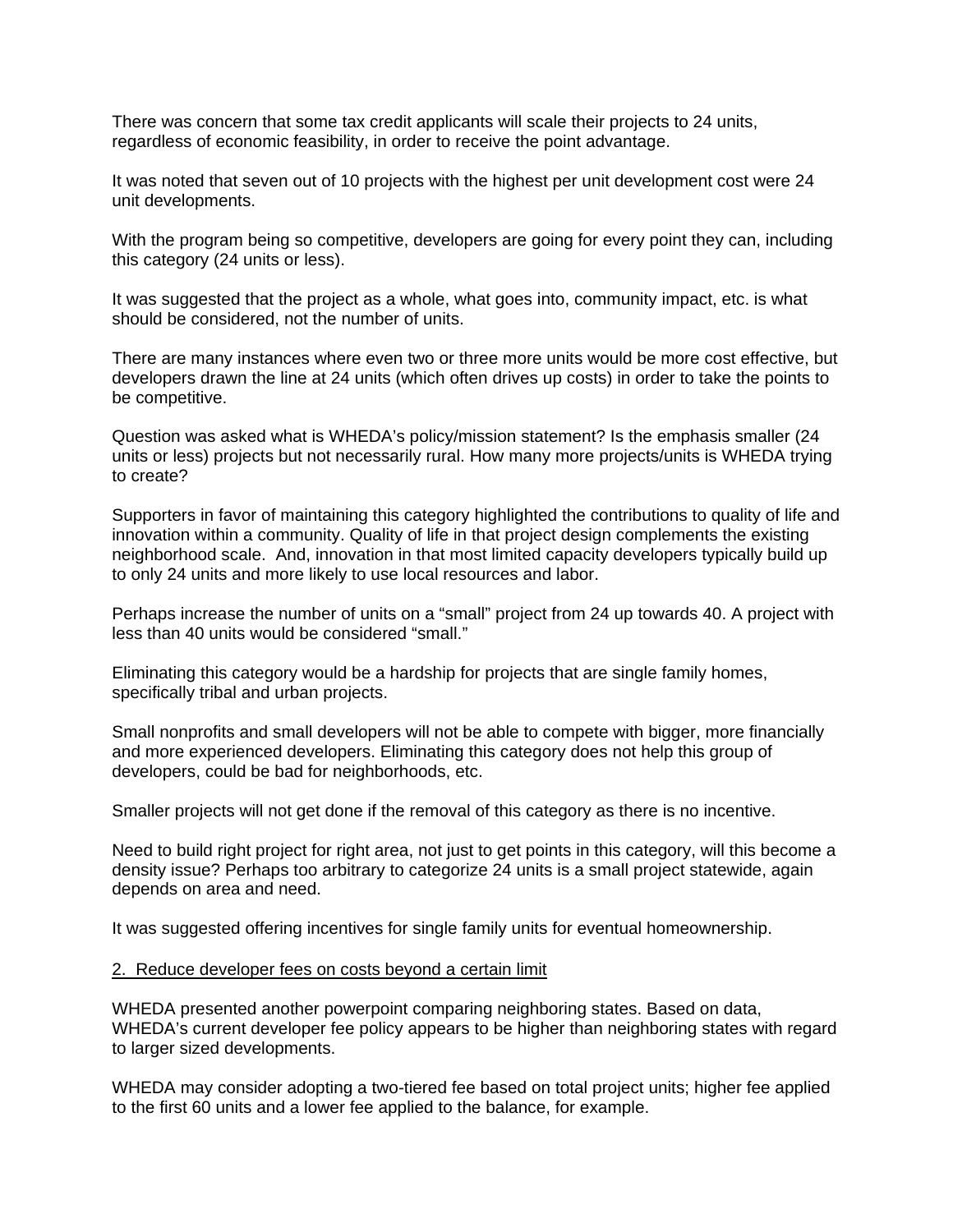# Comments:

Investors may prefer a less restrictive developer fee policy to help mitigate project development and operating risk.

A lower maximum developer fee may also discourage experienced developers from partnering or training less experienced developers.

Developer fees are never paid in one lump sum, but represent three to four years of predevelopment expenses and staff labor to bring a project to completion.

Fees are paid in part for risk, getting paid back for investment in neighborhoods, communities.

Fees cover two to three years of the project, building, rent-up, overhead, feeding the project throughout. The liquidity features to get project running from start to end is huge and risky.

What is the incentive for developers to do a project for less? Perhaps incentivize with points.

2011 will be difficult to attract investors unless deals are very strong, stand out, are unique, and in good markets, etc.

Discussion and disagreement that QCTs are in lower rent areas. Milwaukee and Madison rents are basically the same. Without the QCT boos, very few deals are going to work, specifically in high rent areas.

It was reiterated several times that WHEDA's Board tends to see a link between developers fees and rising costs. This is a big issue for WHEDA's Board.

### 3. Incent more acquisition/rehab (as compared to new construction)

The 2008 flooding and FEMA disaster designation of many southeast Wisconsin counties resulted in over \$40 million in credits annually for years 2008-2010. In 2011, total Credit may be only \$11 million and at current usage, may only result in 13 or 14 awards.

In 2009, 43 projects received an award. To ensure market and rental stability, WHEDA may explore more incentives to encourage acquisition/rehab applications from current Section 42 projects reaching their 15 year term, existing market-rate and older housing stock. Ideally these deals would a) not stress the rental market and b) use less financial resources.

WHEDA's current preservation set-aside category might remain as is. Points might be added to insure some successful rehab applications in other set asides.

### Comments:

Several concerns were raised on the potential preferential treatment of acquisition/rehab projects.

- A minimum of \$35,000 per unit or higher in rehab may be necessary for an investor to consider the project.